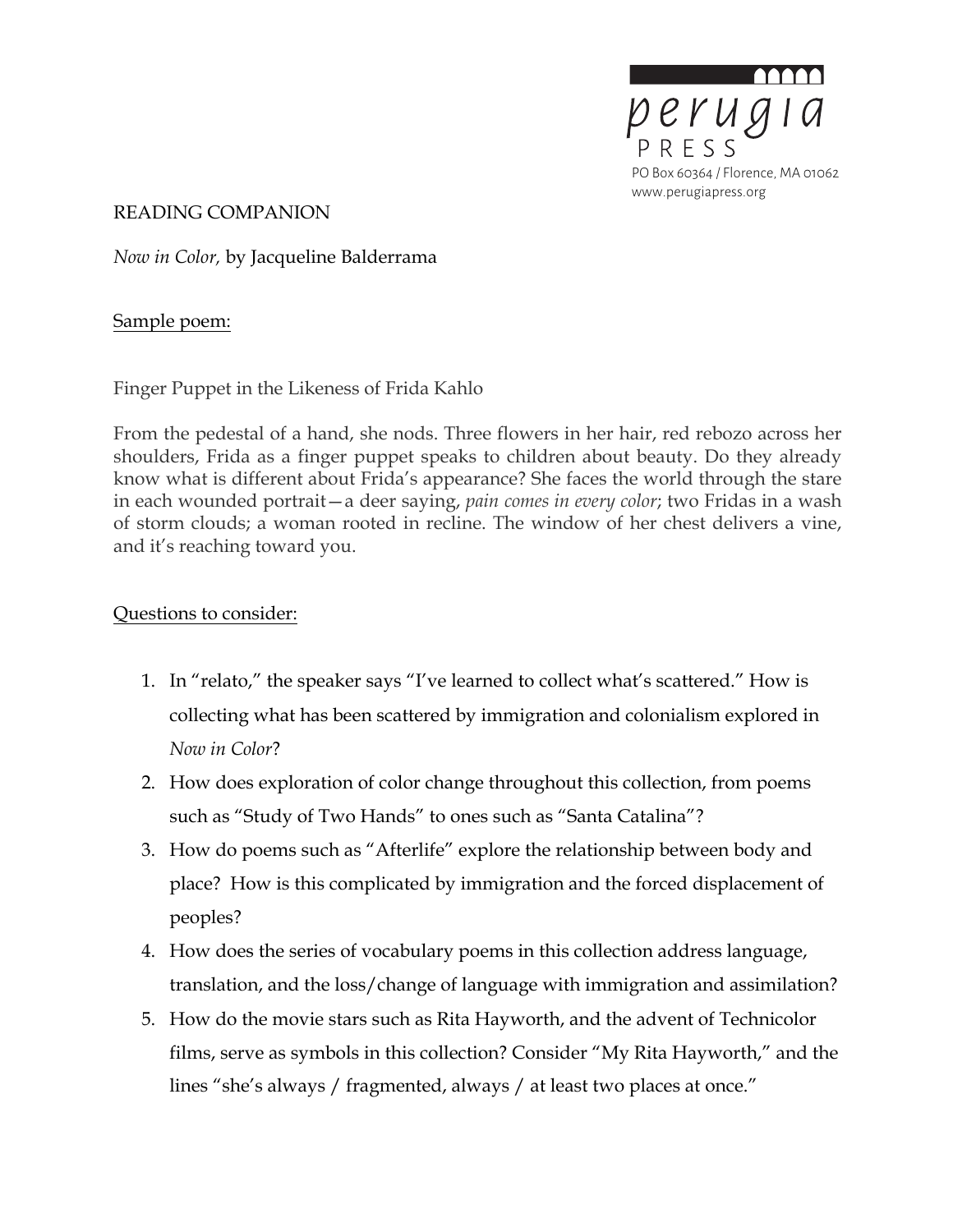- 6. Why do you think Balderrama uses a collection of Picasso drawings and paintings to explore her "family mythology"? What space does the lens of art provide?
- 7. Locate and discuss some of the places in this collection where Balderrama looks at questions of borders and belonging. Compare what she has to say through her poems with what we have access to in the news and media.
- 8. *Now in Color* alternates between examining the past and looking at the present, through a personal lens and also through art, culture, and history in the public domain. What effect does juxtaposing these have? Consider "Mexico as Mexico, 1914," "Fragmented Apology, 2006," and "Water, 2014."

#### Writing prompts:

- 1. Write a poem that also becomes your own definition of a word, as Balderrama does throughout this collection.
- 2. Choose a piece of art and write an ekphrastic poem in response to it, such as "*La Llamada"* or the sections in "Alternate Ways to Paint*.*"
- 3. Begin a poem with a story from the news or an historic occurrence that also has a personal connection to you or your family.
- 4. Using the series "Alternate Ways to Paint" as a reference, use artwork of your choosing as a new way of thinking about, and telling, a personal story in a poem, or poems.

#### Other Perugia books that could pair with this collection:

*Beg No Pardon,* by Lynne Thompson *Each Crumbling House,* by Melody S. Gee *Gloss,* by Ida Stewart *The Work of Hands,* by Catherine Anderson